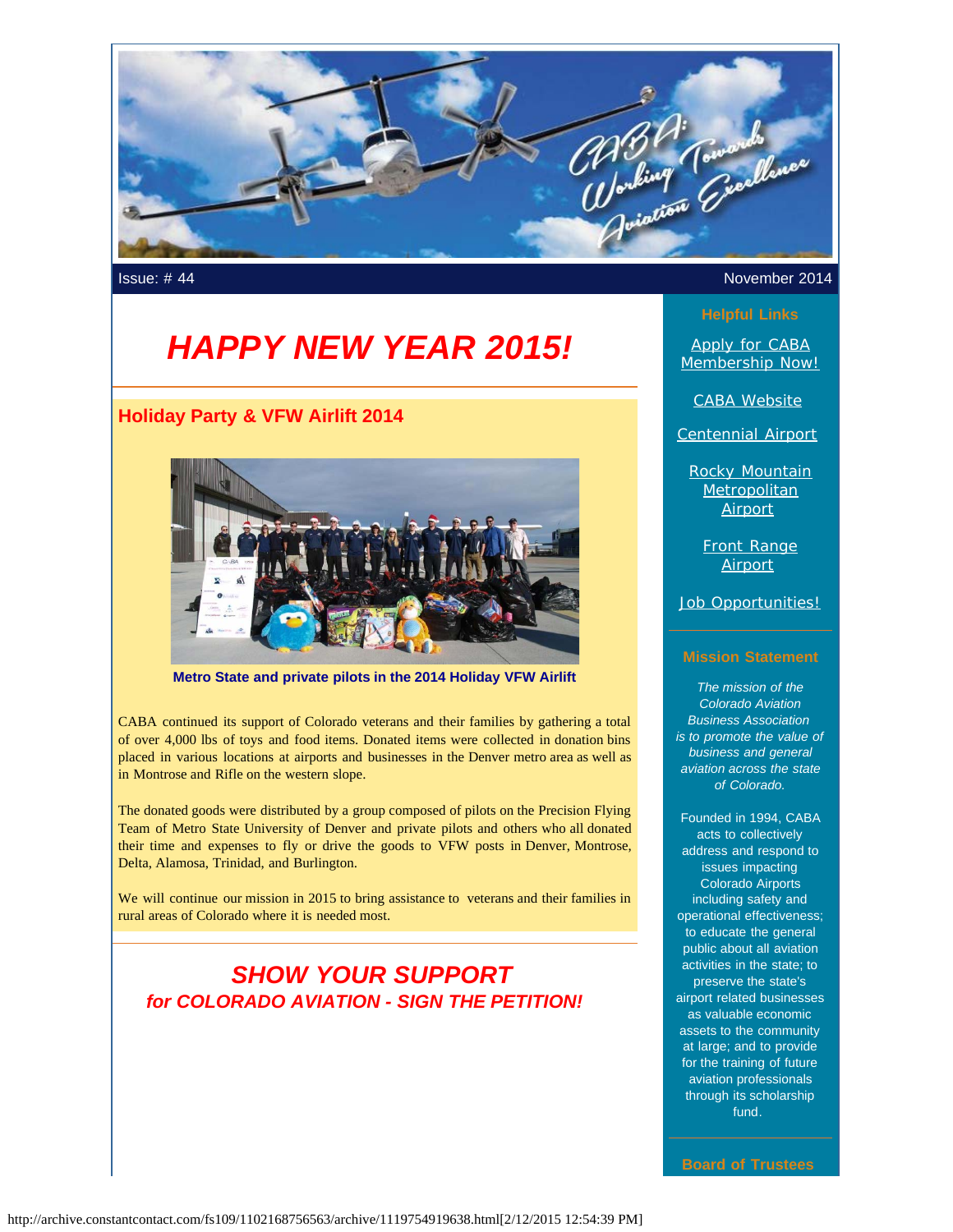

#### *Your help is still needed!*

The Support Colorado Aviation Project is a collaborative effort by numerous Colorado Aviation Groups. The goal of the plate project is to raise awareness to the impact of aviation across the State of Colorado and how aviation impacts a multitude of Colorado industries.

Check out news articles supporting the License Plate Project: [AOPA,](http://www.aopa.org/News-and-Video/All-News/2014/June/11/Colorado-petition-seeks-aviation-license-plate.aspx?utm_source=Newsletter+January+2015&utm_campaign=January+2015+Newsletter&utm_medium=email) [NBAA](http://www.nbaa.org/advocacy/regional/20140704-proposed-license-plate-would-support-colorado-aviation.php?utm_source=Newsletter+January+2015&utm_campaign=January+2015+Newsletter&utm_medium=email)[, Montrose Mirror \(A](http://montrosemirror.com/wp-content/uploads/2014/07/ISSUE88.pdf?utm_source=Campaign+Created+2014%2F07%2F15%2C+7%3A14+AM&utm_campaign=ISSUE88&utm_medium=email&utm_source=Newsletter+January+2015&utm_campaign=January+2015+Newsletter&utm_medium=email)fter clicking the link, scroll to page 30), [General](http://generalaviationnews.com/2014/06/30/colorado-support-aviation-license-plate-introduced/?utm_source=Newsletter+January+2015&utm_campaign=January+2015+Newsletter&utm_medium=email) [Aviation News,](http://generalaviationnews.com/2014/06/30/colorado-support-aviation-license-plate-introduced/?utm_source=Newsletter+January+2015&utm_campaign=January+2015+Newsletter&utm_medium=email) [Aviation International News](http://www.ainonline.com/aviation-news/ainalerts/2014-06-19/colorado-aviation-groups-seek-signatures-aviation-license-plate-project?utm_source=Newsletter+January+2015&utm_campaign=January+2015+Newsletter&utm_medium=email)

*[Visit SupportColoradoAviation.com for more info and to sign the petition](http://www.supportcoloradoaviation.com/?utm_source=Newsletter+January+2015&utm_campaign=January+2015+Newsletter&utm_medium=email)*[.](http://www.supportcoloradoaviation.com/?utm_source=Newsletter+January+2015&utm_campaign=January+2015+Newsletter&utm_medium=email)

# *2015 DATES - Mark your calendars for CABA Events!*

March 30: Annual Membership Meeting June: Colorado Aviation Month Activities October 2: Colorado Safety Stand-Down December 4: Holiday Party Charity Drive

Dates are subject to change. Locations and Times to be announced.

*SPONSORSHIP OPPORTUNITIES ARE AVAILABLE* Contact *[sponsorship@mycaba.org](mailto:sponsorship@mycaba.org)*

# *UPCOMING MEMBER EVENTS:*

#### *HAPPY HOUR Round 6*

**Thursday January 22, 4 - 6pm**  Maggie Smith's Irish Pub & Restaurant 6631 S Peoria St., Englewood, CO 80112 *Sponsored by Lawing Financial*

## *EDUCATIONAL WORKSHOP* **February 18, 6pm, Perfect Landing (Denver Room) "Savvy Social Security Planning: What Baby Boomers Need to Know to Maximize Retirement Income"** *Sponsored by Lawing Financial*

Details available on the website at *[mycaba.org/events](http://mycaba.org/events?utm_source=Newsletter+January+2015&utm_campaign=January+2015+Newsletter&utm_medium=email)*

### *VOLUNTEERS WANTED*

Serving on a committee is a great way to network with fellow aviation professionals in all areas. All of our volunteers are people just like yourself who put a little extra effort into doing the things that make CABA a better organization. MacKenzie Kelly (Chairwoman)

Mike Straka (Vice Chair) Chris Leach (Secretary) Carolyn LaPerriere (Treasurer)

Scott Dulaney (Membership Director)

> Barry Stidham (Past Chair)

Tiffany Hiler Kenn Kline Gene Langfeldt Ty Little Malachi O'Neill Iver Retrum Kandi Spangler Chris Swathwood

# **MAKE DONATION**

*Follow CABA on Social Media!*



*Follow us to keep current on events, news, and more!*